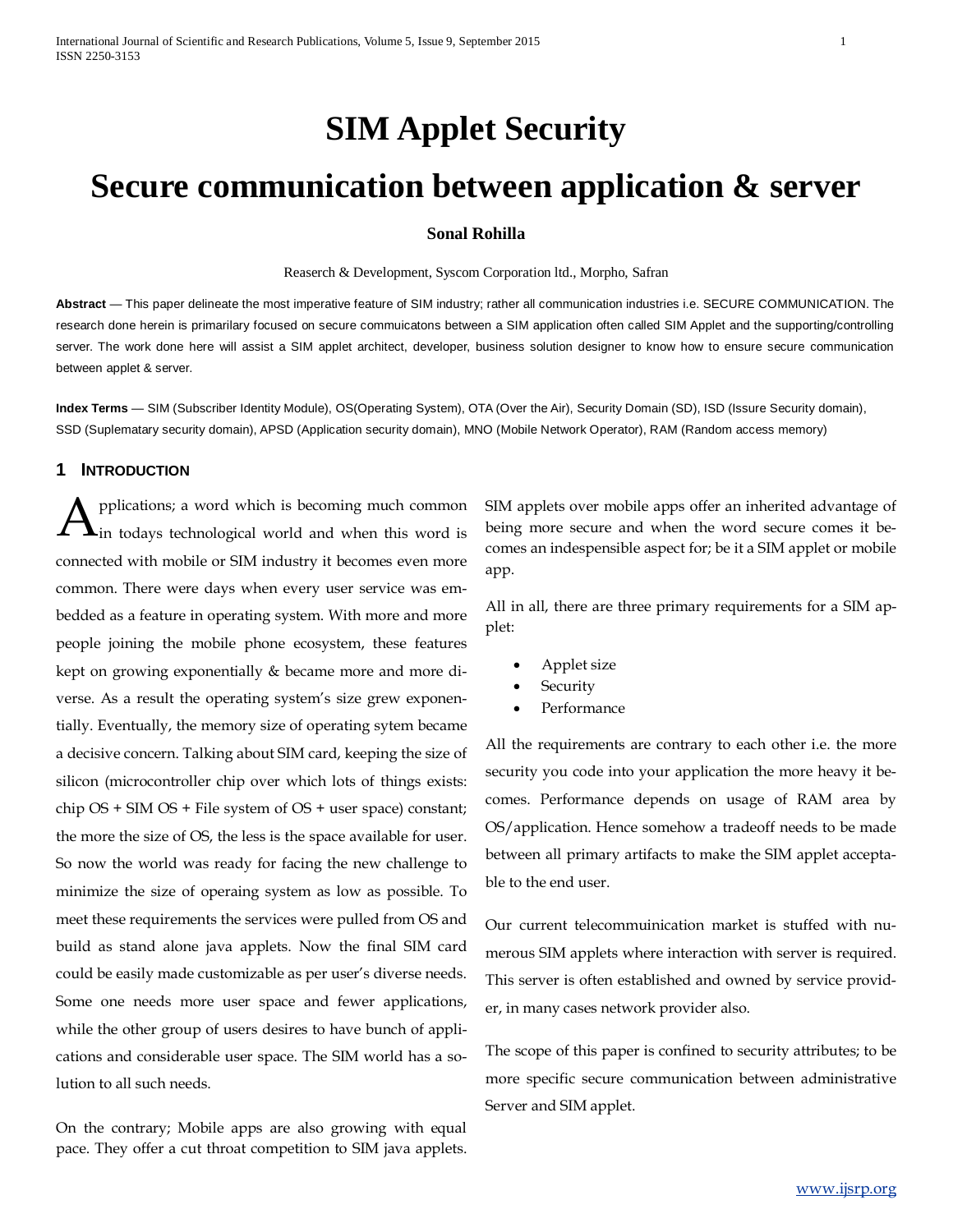## **2 RESEARCH ELABORATION**

Before going into the details of SIM applet security it is mandatory to know about Security Domains (SD).

A SIM operating system existing on a java card often has one or more security domain (specification provided by Global platform GP). Security domain is the on card representative of an offcard entity. GP specifies three types of security domains:

- ISD: Issuer Security domain
- SSD: Supplementary security domain
- CASD: Controlling Authority security domain

Key points for security domains:

- $\checkmark$  Security Domains support security services such as key handling, encryption, decryption, digital signature generation and verification for their providers.
- $\checkmark$  ISD is a mandatory security domain for card issuer.
- $\checkmark$  SSD is an optional security domain for application provider or card issuer
- $\checkmark$  CASD is a special type of SSD who mainly enforces security policy for all applications loaded on the card. There can be multiple CASD in one card.
- $\checkmark$  Each security domain has their own isolated keys which can be used for securely wrapping the data.

In context to this paper the main area of concern will be first and last point.

Now, SIM applets involving interaction with a server can secure the communication with the server in several ways:

- **1. APPLET DEPLOYED ON SIM SECURITY DOMAIN**
- **2. APPLET USING ITS OWN APPLICATIVE SECURITY**
- **3. APPLET USING SD SECURITY + APPLICATIVE SECU-RITY**

An applet can be directly made to use the security domain keys owned by MNO.

# **How to deploy applet on security domain?**

An applet is simply a java code written using standard javacard libraries (Reference to java card library). On compilation this javacode gives an output file as .cap. This cap file is loaded & installed on card using three commands specified by Global platform card specification [1]:

- a. Load (Install)
- b. Load (Load)
- c. Install



In these command a parameter is given by which an applet can specify its associated security domain. For command details refer [1]. With this parameter set and defined, an applet gets associated with the security domain and thus can use its security features.

The basic working is:

- 1. Server communicates in the form of HTTP requests response pair while SIM OS communicates as per ISO commands.
- 2. Since the mode of communication is different so a gateway is required which accept one form of communication from one entity and convert it into a form acceptable for the other entity.
- 3. Server sends a HTTP request to the gateway.
- 4. Gateway converts the request into an OTA requests often called OTA packet. Since it is coming from server so it is called incoming packet. OTA is over the air, standards defined in [2]. Just to brief; via OTA, a SIM card can be accessed remotely by an authorized entity. After converting into OTA packet; the gateway wraps the OTA security over the packet and forward it to SIM OS.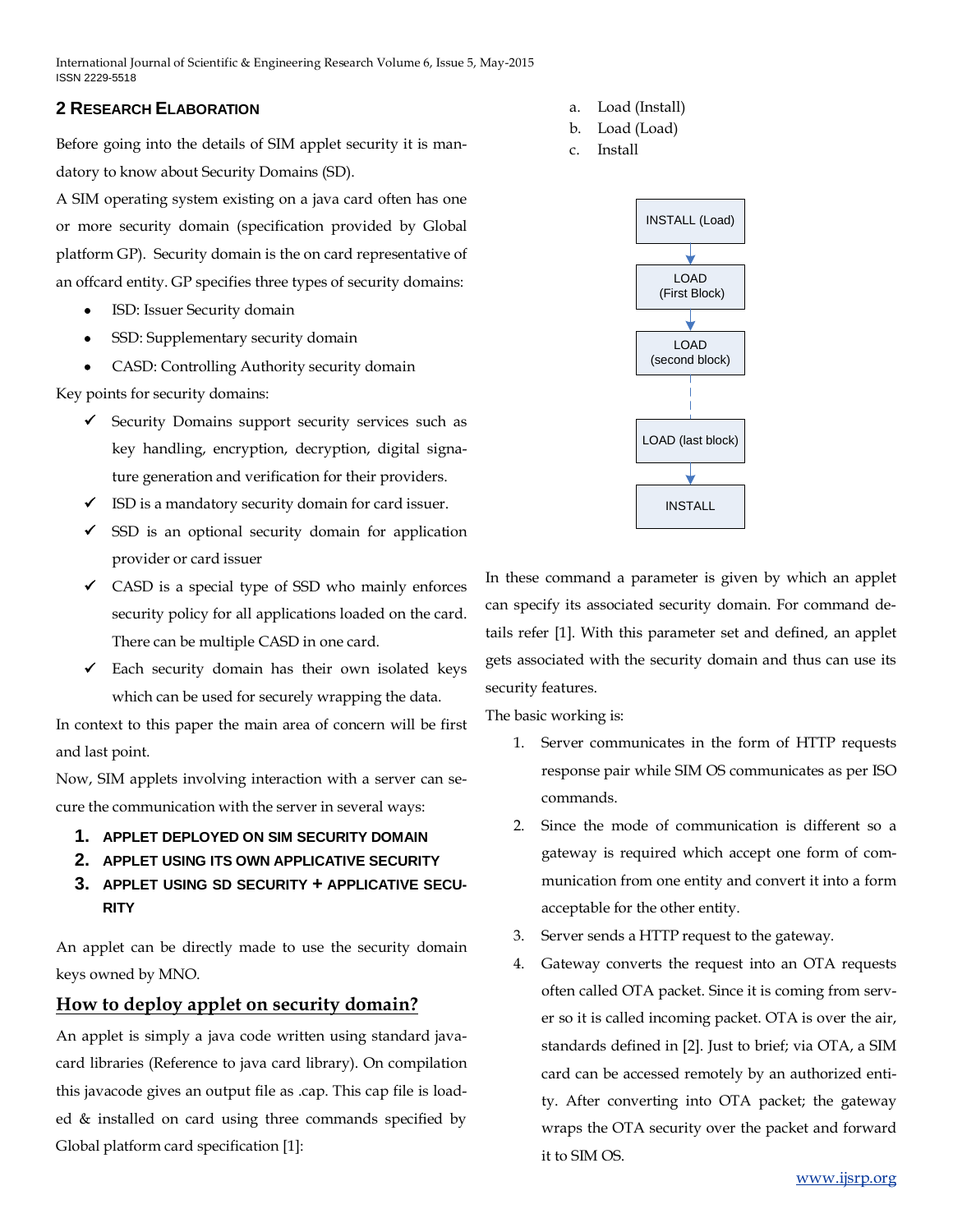- 5. SIM OS have an inbuilt OTA interpreter which validates the packet i.e. decrypts the data, checks the security of packet, verifies the checksum for authenticity etc. Once the packet is fully verified the OS accepts the packet. OS removes the OTA security from the packet and forward the plain data to intended application. *Please note that there can be multiple applications residing on same SIM OS. So the question is how do the OS find out to which application the packet is intended to? The answer is TAR (Toolkit application reference). Each application has its defined address known as TAR. For details of TAR refer [2]*
- 6. Application executes its code, prepares response data and send to SIM OS.
- 7. SIM OS adds the desired security in response and send to server in the form of transport carrier called proof of receipt (POR).
- 8. Any OTA packet intended to SIM can define whether it requires POR or not, POR only on error or POR on error/success both. Also it can define whether POR should be plain or secured. It can even define which security to be applied to POR. SIM OS takes this information from incoming packet and adds the desired security in POR i.e. response packet.
- 9. Secured POR is send to server via gateway.
- 10. Gateway validates the security of POR and after interpretation forward the desired information to server.
- 11. With this; the communication between application and server becomes secured **without explicitly writing any code for security inside applet thereby reducing the applet size and complexity**.

Below mentioned is the pictorial representation for the above explanation:



There are cases where the SD's security cannot be used by application and/or an additional security specially needs to be built inside the applet. The cases include:

- 1. Service provider needs applet developer to explicitly build an additional security inside applet i.e. service provider needs double security; SD security + applet additional security.
- 2. The applet functionality is such that it requires some input from end user. For eg: case where an applet takes few details like name, gender, area of interest etc. from user; passes the entered info to server. Depending on this the server sends the next request accordingly.

The formal is simply a requirement which needs to be fulfilled in order to be complaint to requester needs. But the latter is more a **Limitation**.

Limitation in context to TS 43.019 [3**]** a SIM API standard to which a java card is complaint for interoperable reasons. As specified in standard,

*"The EnvelopeResponseHandler content must be posted before the first invocation of a ProactiveHandler.send method or before the termination of the processToolkit, so that the GSM applet can offer these data to the ME (eg 9Fxx/9Exx/91xx). After the first invocation of the Proactiv Handler.send method theEnvelopeResponseHandler is no more available"*

To explain the above statement:

- EnvelopeResponseHandler Via this handler the SIM applet provide the response for the received OTA envelope.
- Proactiv Handler Via this handler the SIM applet issues a proactive SIM commands; defined in [4].

A brief for proactive commands: This is a way by which a SIM can interact with ME and via ME to the end user, to network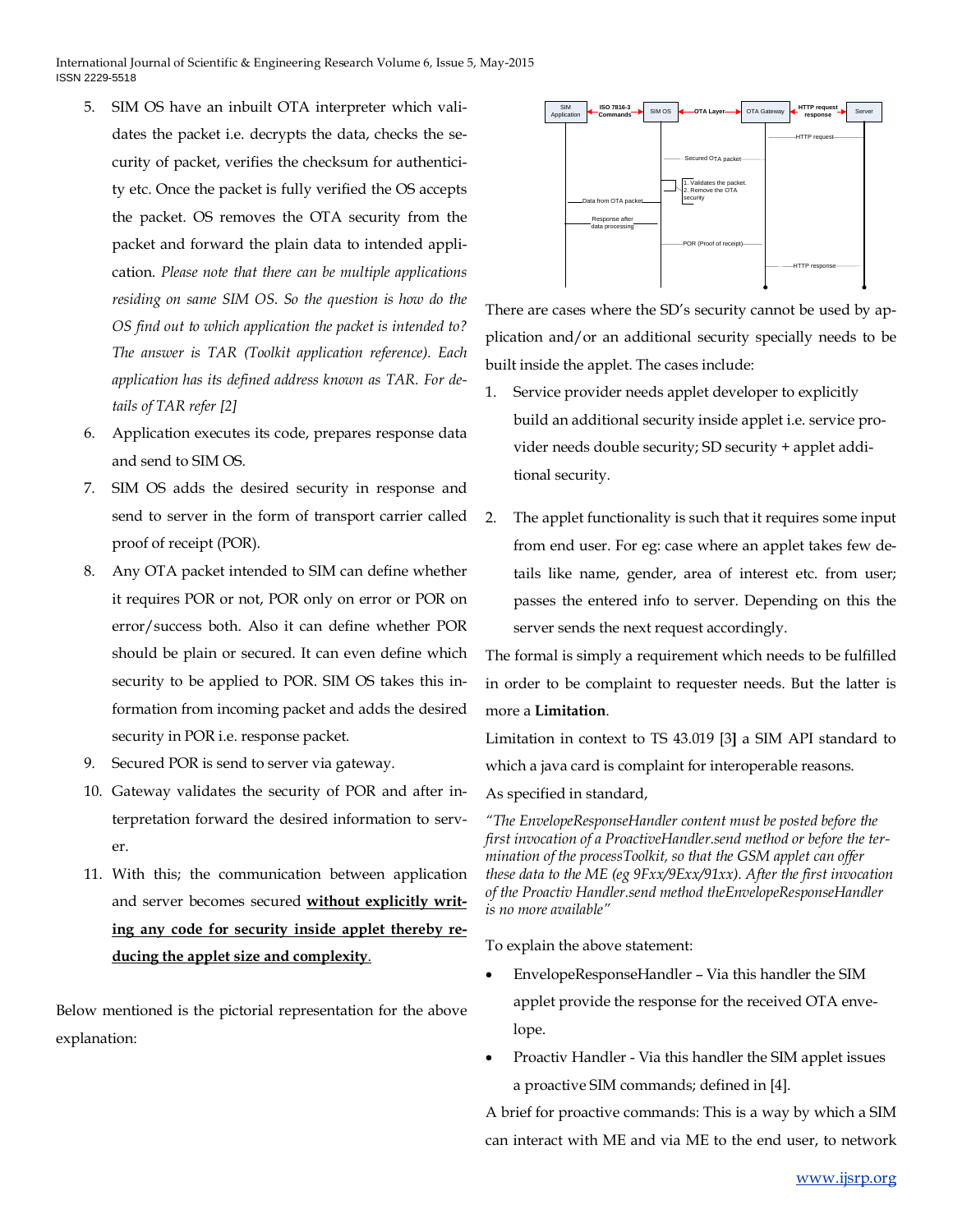or any other involved entity.

If an application code is such that it does not involve any interaction with end user/network i.e. does not involve the issuing of proactive SIM commands then the response can simply be given in POR thereby SD security can be used **BUT** if to send response to server, the SIM has to interact with user or issue proactive command then SD security cannot be used. In such a case the application should have its own security called applicative security.

Let's try to make the point clearer by taking an example applet Suppose an applet is designed to accept two commands coming from server:

- 1. Cmd1: Server will send some data to be stored in applet internal buffers for future use.
- 2. Cmd2: Server want to know the gender of the applet user + current location of the applet user.

For both cmd1 and cmd2 server needs the response back in case of success/error. Both incoming (cmd1 envelopes) and outgoing (response) should be secured.

Now coming to working; when cmd1 is received by applet; the applet executes its code; stores the data in its buffers and send secured response via POR using envelopeResponseHandler.

When cmd2 is received by applet, applet has to take input from user and network both. For this applet needs to issue proactive commands ('Get input' for taking input from user and 'Provide location information' for fetching current location form network). The proactive commands will be issued using ProactivHandler. As per [3] once the proactiveHandler is used the envelopeResponseHandler will be lost. So a SIM applet can use either of one handler at a time. The moment the proactivHandler is picked for issuing the proactive command the envlopeResponseHandler is lost and the applet has no access to SD security. Hence the response cannot be wrapped with SD security. Here the applet has to apply applicative security for sending secure response to server.

Working for communication using application security:

1. Server sends a secured HTTP request to the gateway.

- 2. Gateway converts the request into an OTA requests and forward it to SIM OS.
- 3. SIM OS removes OTA header and forward the data to intended application.
- 4. Application validates the security on data. Decrypts the data and executes applet code.
- 5. Application prepares response data, adds the applicative security and send to SIM OS.
- 6. SIM OS forward the response POR to gateway.
- 7. Gateway further forwards the data from POR to server.
- 8. Server decrypts the data and interprets the response from applet.
- 9. With this; the communication between application and server becomes secured **using applicative security**.

There are cases where the service provider requires both SD security + applet additional security. Working in such case is:

- 1. Server sends a secured HTTP request to the gateway.
- 2. Gateway converts the request into an OTA requests and adds the OTA security then forward it to SIM OS.
- 3. SIM OS validates the packet, removes the OTA security from the packet and forward the encrypted data to intended application.
- 4. Application validates the security on data. Decrypts the data and executes applet code.
- 5. Application prepares response data, adds the applicative security and send to SIM OS.
- 6. SIM OS adds the OTA security over already secured response data and send to server in the form of POR.
- 7. Secured POR is send to server via gateway.
- 8. Gateway validates the security of POR, removes the SD security and forwards the applicative secured data to server.
- 9. With this; the communication between application and server becomes SD + applicative security secured.

Clearly in such communication using additional applicative